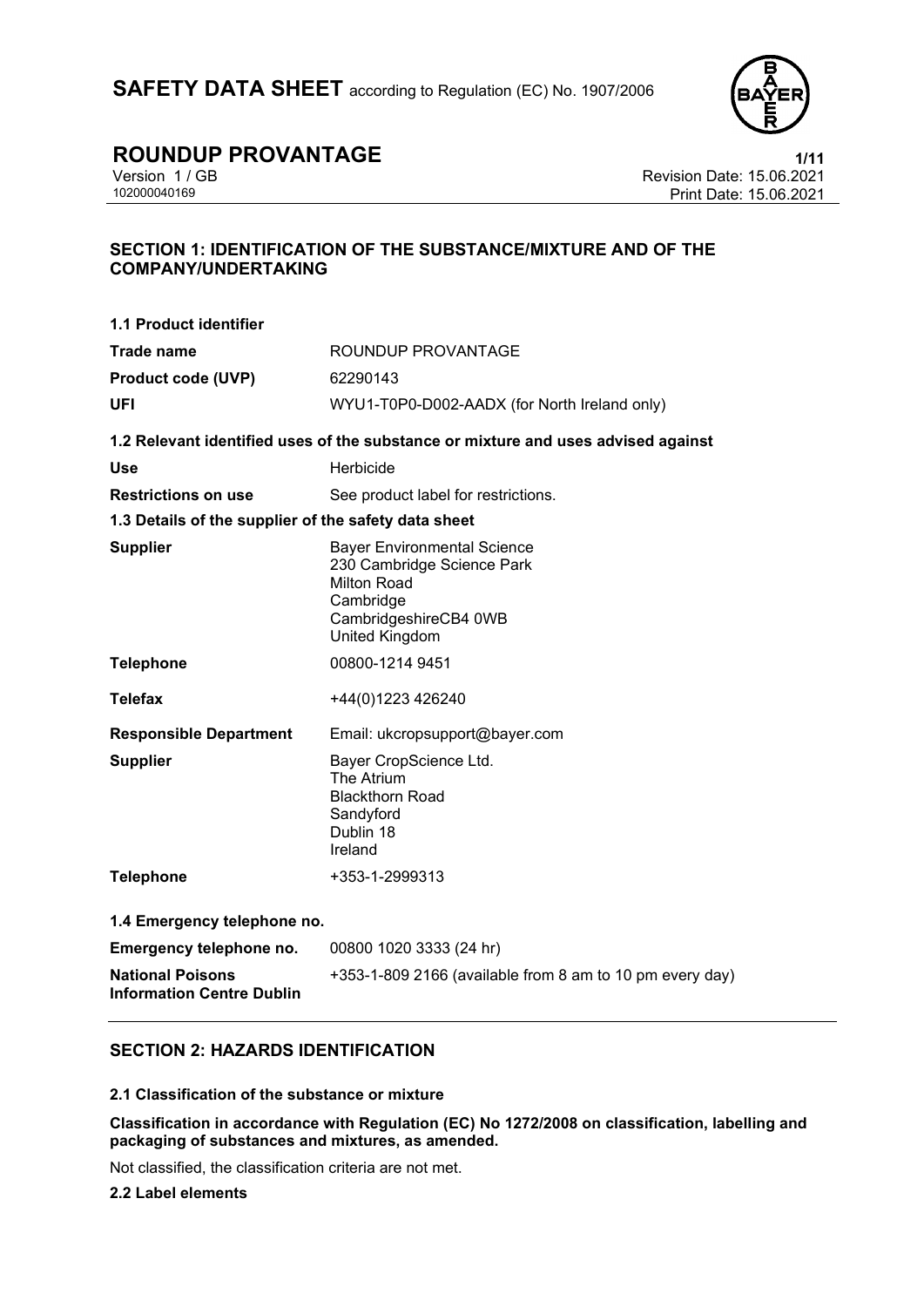

# **ROUNDUP PROVANTAGE**<br>Version 1 / GB **PROVANTAGE** Revision Date: 15.06.2021

Version 1 / GB Revision Date: 15.06.2021 Print Date: 15.06.2021

#### **Labelling in accordance with Regulation (EC) No 1272/2008 on classification, labelling and packaging of substances and mixtures, as amended.**

Hazard label for supply/use required.

**Hazardous components which must be listed on the label:**

• Potassium salt of glyphosate

#### **Hazard statements**

EUH401 To avoid risks to human health and the environment, comply with the instructions for use.

#### **Precautionary statements**

P234 Keep only in original container.<br>P501 Dispose of contents/container in

Dispose of contents/container in accordance with local regulation.

#### **2.3 Other hazards**

No additional hazards known beside those mentioned.

Potassium salt of glyphosate: This substance is not considered to be persistent, bioaccumulative and toxic (PBT). This substance is not considered to be very persistent and very bioaccumulative (vPvB).

### **SECTION 3: COMPOSITION/INFORMATION ON INGREDIENTS**

#### **3.2 Mixtures**

#### **Chemical nature**

Soluble concentrate (SL) Potassium salt of Glyphosate 588 g/l

#### **Hazardous components**

Hazard statements according to Regulation (EC) No. 1272/2008

| <b>Name</b>                     | CAS-No./                                         | <b>Classification</b>                                                                    | <b>Conc.</b> [%] |
|---------------------------------|--------------------------------------------------|------------------------------------------------------------------------------------------|------------------|
|                                 | $EC-No.$<br><b>REACH Reg. No.</b>                | <b>REGULATION (EC) No</b><br>1272/2008                                                   |                  |
| Potassium salt of<br>glyphosate | 70901-12-1                                       | Aquatic Chronic 2, H411                                                                  | 44               |
| Alkyl polysaccharide            | 68515-73-1<br>500-220-1<br>01-2119488530-36-XXXX | Eye Dam. 1, H318                                                                         | < 20             |
| Nitroryl                        | 226563-63-9                                      | Acute Tox. 4, H302<br>Skin Irrit. 2, H315<br>Eye Dam. 1, H318<br>Aquatic Chronic 3, H412 | < 5              |

#### **Further information**

For the full text of the H-Statements mentioned in this Section, see Section 16.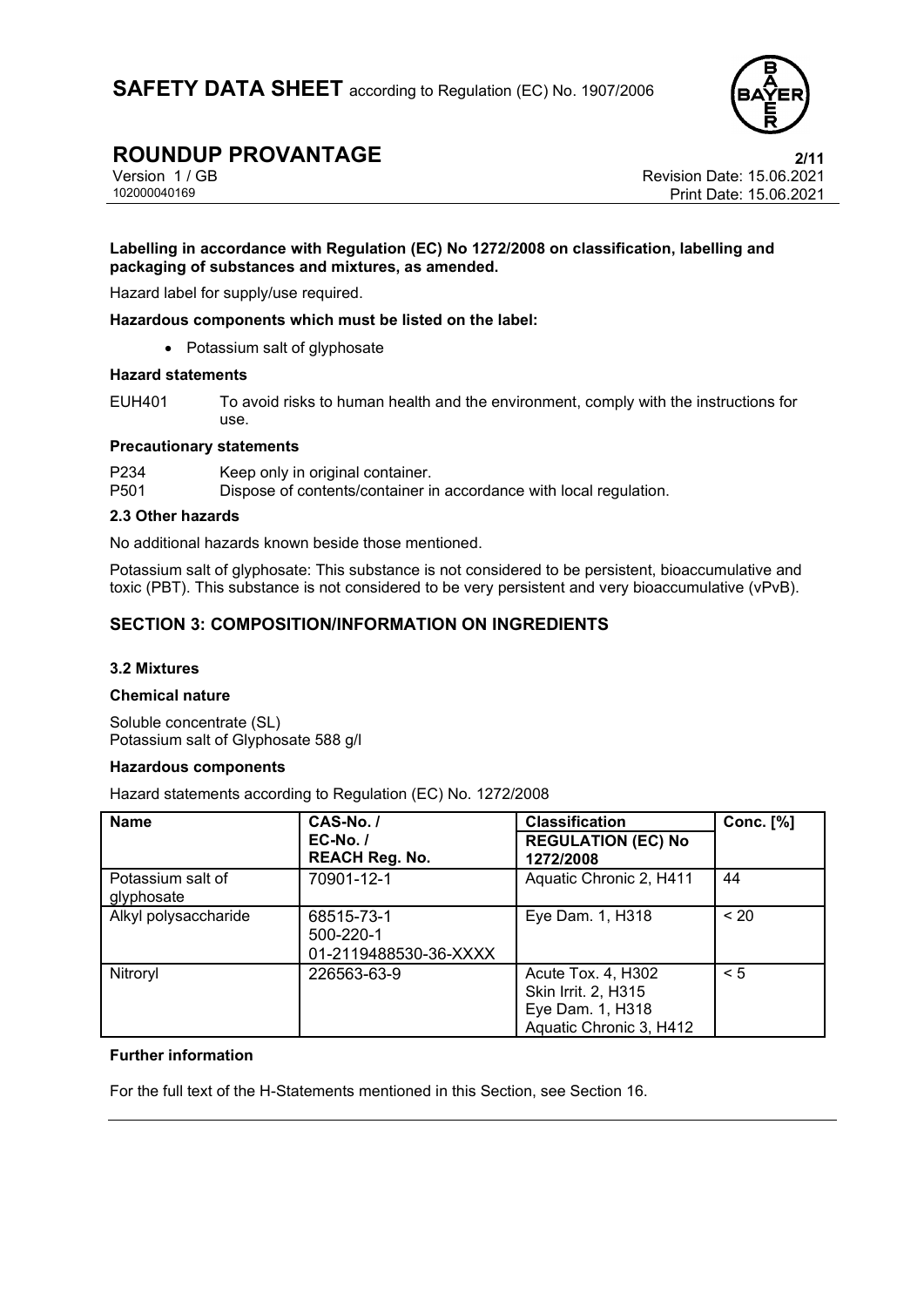

Version 1 / GB Revision Date: 15.06.2021 Print Date: 15.06.2021

# **SECTION 4: FIRST AID MEASURES**

| 4.1 Description of first aid measures                                          |                                                                                                                                                                                                                                                                                                           |  |
|--------------------------------------------------------------------------------|-----------------------------------------------------------------------------------------------------------------------------------------------------------------------------------------------------------------------------------------------------------------------------------------------------------|--|
| <b>General advice</b>                                                          | Move out of dangerous area. Place and transport victim in stable<br>position (lying sideways). Remove contaminated clothing immediately<br>and dispose of safely.                                                                                                                                         |  |
| <b>Inhalation</b>                                                              | Move to fresh air. Keep patient warm and at rest. Call a physician or<br>poison control center immediately.                                                                                                                                                                                               |  |
| <b>Skin contact</b>                                                            | Wash off immediately with plenty of water for at least 15 minutes. Take<br>off contaminated clothing and shoes immediately. Get medical<br>attention if irritation develops and persists.                                                                                                                 |  |
| Eye contact                                                                    | Rinse immediately with plenty of water, also under the eyelids, for at<br>least 15 minutes. Remove contact lenses, if present, after the first 5<br>minutes, then continue rinsing eye. Get medical attention if irritation<br>develops and persists.                                                     |  |
| Ingestion                                                                      | Call a physician or poison control center immediately. Rinse out mouth<br>and give water in small sips to drink. DO NOT induce vomiting unless<br>directed to do so by a physician or poison control center. Never give<br>anything by mouth to an unconscious person. Do not leave victim<br>unattended. |  |
| 4.2 Most important symptoms and effects, both acute and delayed                |                                                                                                                                                                                                                                                                                                           |  |
| <b>Symptoms</b>                                                                | To date no symptoms are known.                                                                                                                                                                                                                                                                            |  |
| 4.3 Indication of any immediate medical attention and special treatment needed |                                                                                                                                                                                                                                                                                                           |  |
| <b>Risks</b>                                                                   | This product is not a cholinesterase inhibitor.                                                                                                                                                                                                                                                           |  |
| <b>Treatment</b>                                                               | Treatment with atropine and oximes is not indicated. Appropriate<br>supportive and symptomatic treatment as indicated by the patient's<br>condition is recommended. There is no specific antidote.                                                                                                        |  |

### **SECTION 5: FIREFIGHTING MEASURES**

| 5.1 Extinguishing media                                         |                                                                                                                                                    |
|-----------------------------------------------------------------|----------------------------------------------------------------------------------------------------------------------------------------------------|
| <b>Suitable</b>                                                 | Use water spray, alcohol-resistant foam, dry chemical or carbon<br>dioxide.                                                                        |
| Unsuitable                                                      | High volume water jet                                                                                                                              |
| 5.2 Special hazards arising<br>from the substance or<br>mixture | In the event of fire the following may be released:, Carbon monoxide<br>(CO), Carbon dioxide (CO2), Nitrogen oxides (NOx), Oxides of<br>phosphorus |
| 5.3 Advice for firefighters                                     |                                                                                                                                                    |
| <b>Special protective</b><br>equipment for firefighters         | In the event of fire and/or explosion do not breathe fumes. In the event<br>of fire, wear self-contained breathing apparatus.                      |
| <b>Further information</b>                                      | Contain the spread of the fire-fighting media. Do not allow water to<br>come into direct contact with the product.                                 |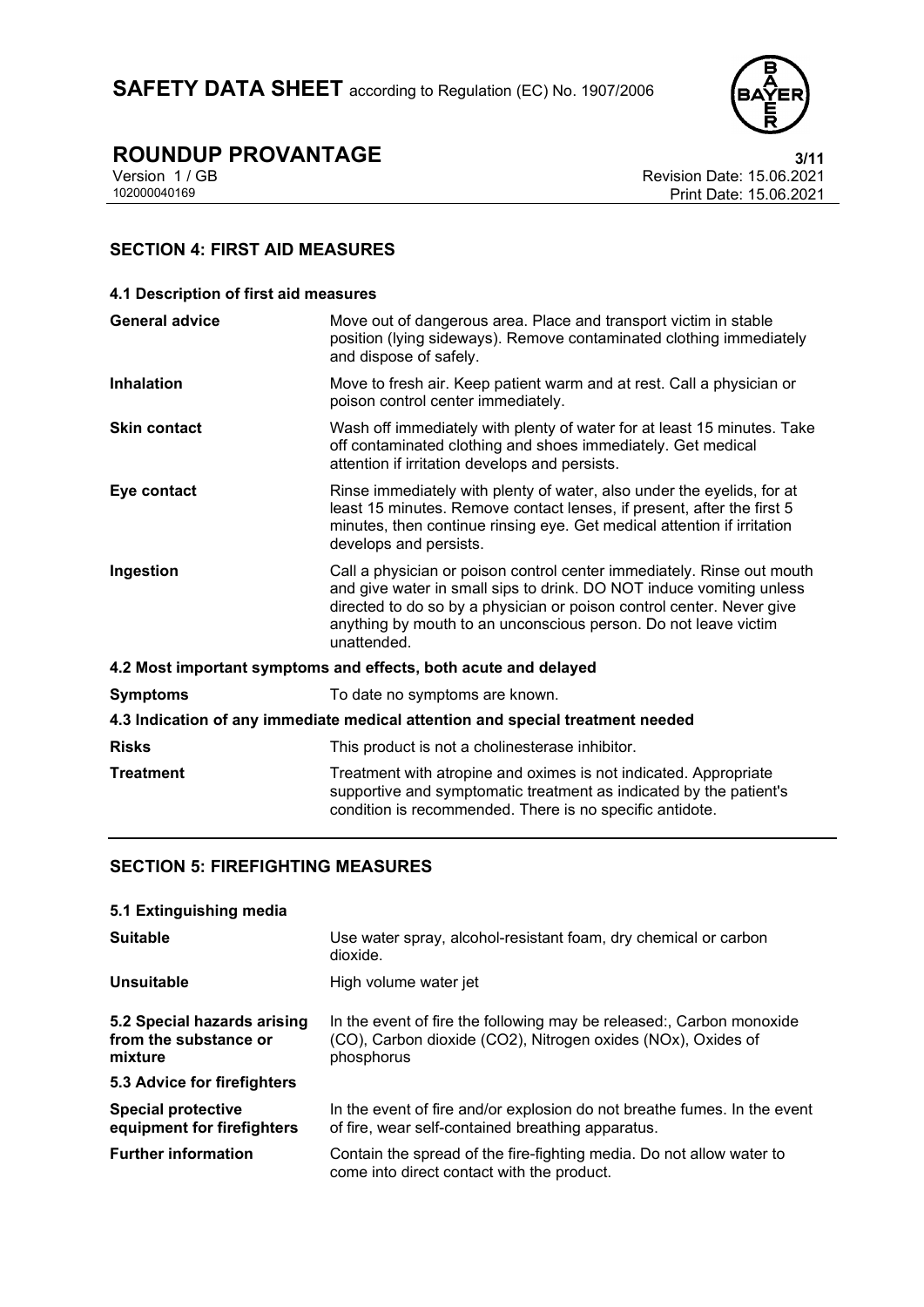

Version 1 / GB Revision Date: 15.06.2021 Print Date: 15.06.2021

# **SECTION 6: ACCIDENTAL RELEASE MEASURES**

| 6.1 Personal precautions, protective equipment and emergency procedures |                                                                                                                                                                                                                                                                                                   |  |
|-------------------------------------------------------------------------|---------------------------------------------------------------------------------------------------------------------------------------------------------------------------------------------------------------------------------------------------------------------------------------------------|--|
| <b>Precautions</b>                                                      | Avoid contact with spilled product or contaminated surfaces. Use<br>personal protective equipment.                                                                                                                                                                                                |  |
| <b>6.2 Environmental</b><br>precautions                                 | Do not allow to get into surface water, drains and ground water.                                                                                                                                                                                                                                  |  |
| 6.3 Methods and materials for containment and cleaning up               |                                                                                                                                                                                                                                                                                                   |  |
| Methods for cleaning up                                                 | Soak up with inert absorbent material (e.g. sand, silica gel, acid<br>binder, universal binder, sawdust). Collect and transfer the product<br>into a properly labelled and tightly closed container. Clean<br>contaminated floors and objects thoroughly, observing environmental<br>regulations. |  |
| 6.4 Reference to other<br>sections                                      | Information regarding safe handling, see section 7.<br>Information regarding personal protective equipment, see section 8.<br>Information regarding waste disposal, see section 13.                                                                                                               |  |

# **SECTION 7: HANDLING AND STORAGE**

#### **7.1 Precautions for safe handling**

| <b>Hygiene measures</b><br>applying cosmetics.                           | Wash hands thoroughly with soap and water after handling and before<br>eating, drinking, chewing gum, using tobacco, using the toilet or<br>Remove Personal Protective Equipment (PPE) immediately after<br>handling this product. Remove soiled clothing immediately and clean<br>thoroughly before using again. Wash thoroughly and put on clean                                                                                                                                                                                                                                               |
|--------------------------------------------------------------------------|--------------------------------------------------------------------------------------------------------------------------------------------------------------------------------------------------------------------------------------------------------------------------------------------------------------------------------------------------------------------------------------------------------------------------------------------------------------------------------------------------------------------------------------------------------------------------------------------------|
|                                                                          | clothing. Keep working clothes separately. Garments that cannot be<br>cleaned must be destroyed (burnt).                                                                                                                                                                                                                                                                                                                                                                                                                                                                                         |
| 7.2 Conditions for safe storage, including any incompatibilities         |                                                                                                                                                                                                                                                                                                                                                                                                                                                                                                                                                                                                  |
| <b>Requirements for storage</b><br>areas and containers<br>before using. | Store in original container. Store in a cool, dry place and in such a<br>manner as to prevent cross contamination with other crop protection<br>products, fertilizers, food, and feed. Store in a place accessible by<br>authorized persons only. Reacts with galvanised steel or unlined mild<br>steel to produce hydrogen, a highly flammable gas that could explode.<br>Protect from freezing. Partial crystallization may occur on prolonged<br>storage below the minimum storage temperature. Freezing will affect the<br>physical condition but will not damage the material. Thaw and mix |
| Advice on common storage                                                 | Keep away from food, drink and animal feedingstuffs.                                                                                                                                                                                                                                                                                                                                                                                                                                                                                                                                             |
| 7.3 Specific end use(s)                                                  | Refer to the label and/or leaflet.                                                                                                                                                                                                                                                                                                                                                                                                                                                                                                                                                               |
|                                                                          |                                                                                                                                                                                                                                                                                                                                                                                                                                                                                                                                                                                                  |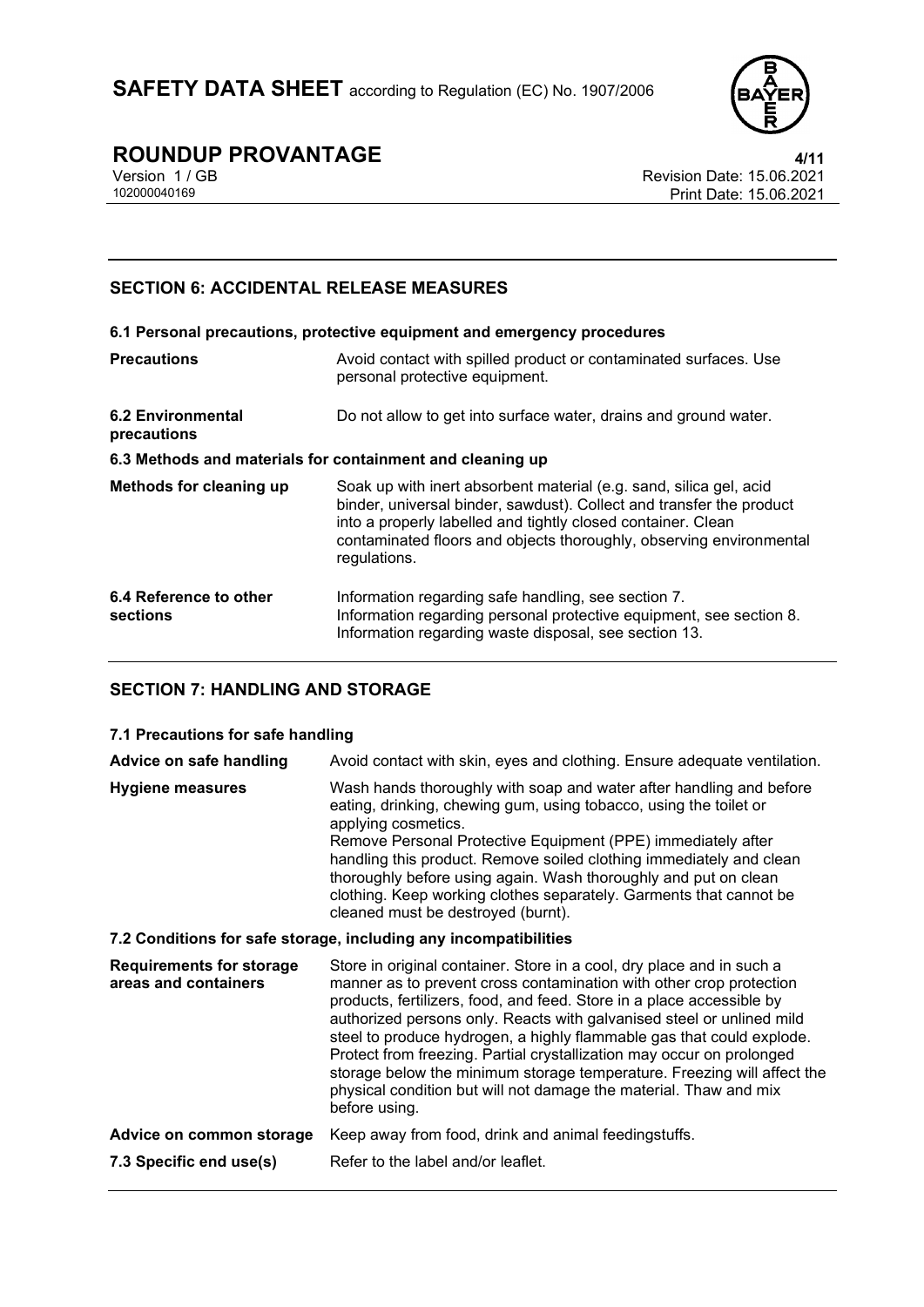

Version 1 / GB Revision Date: 15.06.2021 Print Date: 15.06.2021

## **SECTION 8: EXPOSURE CONTROLS/PERSONAL PROTECTION**

#### **8.1 Control parameters**

No known occupational limit values.

#### **8.2 Exposure controls**

**Refer to COSHH assessment (Control of Substances Hazardous to Health (Amendment) Regulations 2004). Engineering controls should be used in preference to personal protective equipment wherever practicable. Refer also to COSHH Essentials.**

#### **Personal protective equipment**

In normal use and handling conditions please refer to the label and/or leaflet. In all other cases the following recommendations would apply.

| <b>Respiratory protection</b>      | Respiratory protection is not required under anticipated<br>circumstances of exposure.<br>instructions regarding wearing and maintenance.                                                                                                                                                                                                                                                                                                                                                                                              | Respiratory protection should only be used to control residual risk of<br>short duration activities, when all reasonably practicable steps have<br>been taken to reduce exposure at source e.g. containment and/or<br>local extract ventilation. Always follow respirator manufacturer's                                                                                                                                                                                                                         |
|------------------------------------|----------------------------------------------------------------------------------------------------------------------------------------------------------------------------------------------------------------------------------------------------------------------------------------------------------------------------------------------------------------------------------------------------------------------------------------------------------------------------------------------------------------------------------------|------------------------------------------------------------------------------------------------------------------------------------------------------------------------------------------------------------------------------------------------------------------------------------------------------------------------------------------------------------------------------------------------------------------------------------------------------------------------------------------------------------------|
| <b>Hand protection</b>             | contact time.<br>removed.<br>Material<br>Rate of permeability<br>Glove thickness<br><b>Directive</b>                                                                                                                                                                                                                                                                                                                                                                                                                                   | Please observe the instructions regarding permeability and<br>breakthrough time which are provided by the supplier of the gloves.<br>Also take into consideration the specific local conditions under which<br>the product is used, such as the danger of cuts, abrasion, and the<br>Wash gloves when contaminated. Dispose of when contaminated<br>inside, when perforated or when contamination outside cannot be<br>Nitrile rubber<br>$>480$ min<br>$> 0.4$ mm<br>Protective gloves complying with EN<br>374. |
| Eye protection                     |                                                                                                                                                                                                                                                                                                                                                                                                                                                                                                                                        | Wear goggles (conforming to EN166, Field of Use = 5 or equivalent).                                                                                                                                                                                                                                                                                                                                                                                                                                              |
| Skin and body protection           | Wear standard coveralls and Category 3 Type 6 suit.<br>If there is a risk of significant exposure, consider a higher protective<br>type suit.<br>Wear two layers of clothing wherever possible. Polyester/cotton or<br>cotton overalls should be worn under chemical protection suit and<br>should be professionally laundered frequently.<br>If chemical protection suit is splashed, sprayed or significantly<br>contaminated, decontaminate as far as possible, then carefully<br>remove and dispose of as advised by manufacturer. |                                                                                                                                                                                                                                                                                                                                                                                                                                                                                                                  |
| <b>General protective measures</b> | Complete suit protecting against chemicals                                                                                                                                                                                                                                                                                                                                                                                                                                                                                             | If product is handled while not enclosed, and if contact may occur:                                                                                                                                                                                                                                                                                                                                                                                                                                              |

### **SECTION 9: PHYSICAL AND CHEMICAL PROPERTIES**

**9.1 Information on basic physical and chemical properties**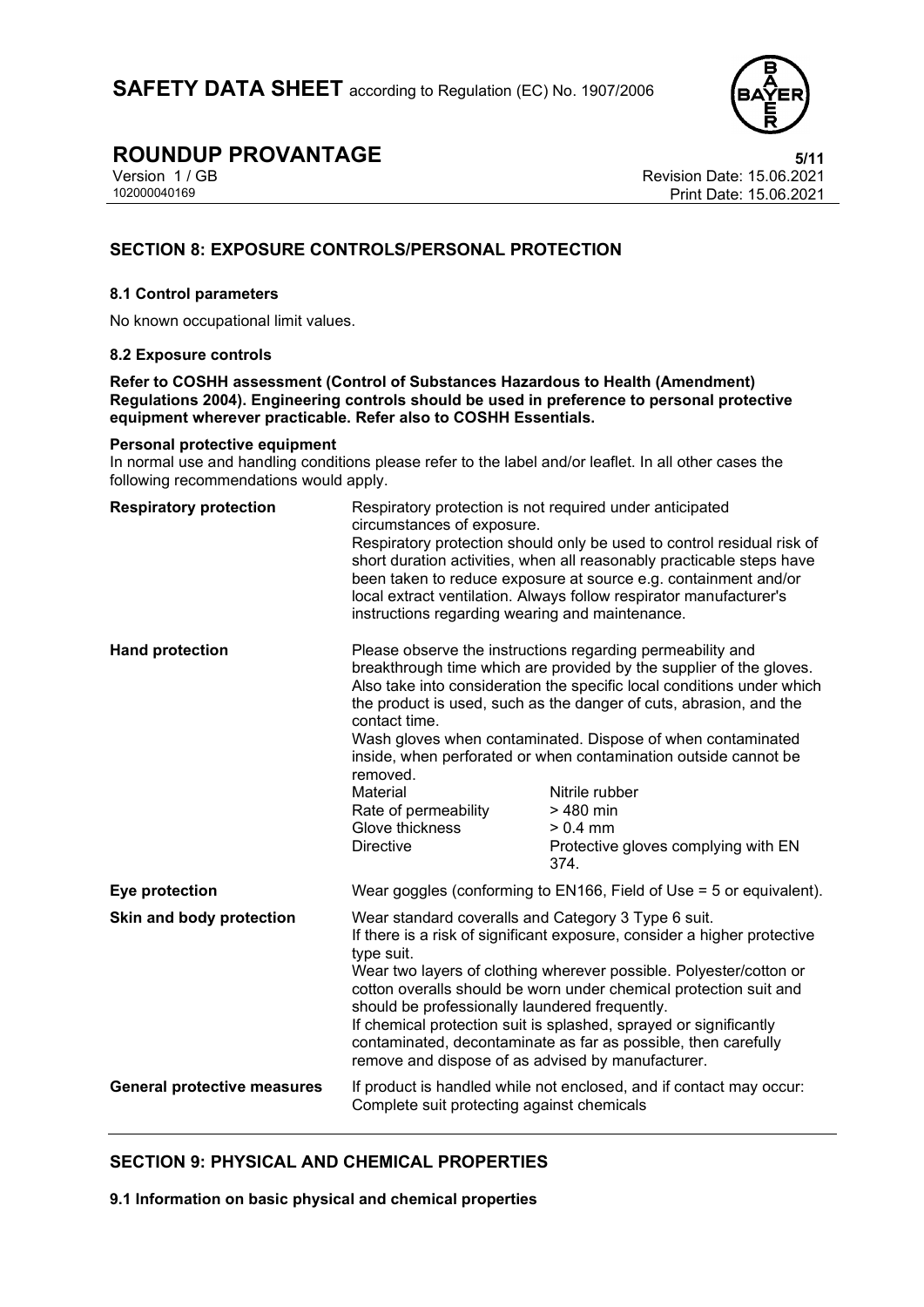# SAFETY DATA SHEET according to Regulation (EC) No. 1907/2006



# **ROUNDUP PROVANTAGE**<br>Version 1/GB<br>Revision Date: 15.06.2021

Version 1 / GB Revision Date: 15.06.2021 Print Date: 15.06.2021

| Form                                                     | Liquid, clear to slightly turbid                             |
|----------------------------------------------------------|--------------------------------------------------------------|
| Colour                                                   | amber to dark brown                                          |
| Odour                                                    | amine-like                                                   |
| <b>Odour Threshold</b>                                   | No data available                                            |
| pH                                                       | 3.8 - 5.0 (1 %) (23 °C)                                      |
| <b>Melting point/range</b>                               | No data available                                            |
| <b>Boiling Point</b>                                     | No data available                                            |
| <b>Flash point</b>                                       | > 100 °C<br>does not flash                                   |
| <b>Flammability</b>                                      | No data available                                            |
| <b>Auto-ignition temperature</b>                         | >600 °C                                                      |
| <b>Thermal decomposition</b>                             | No data available                                            |
| <b>Minimum ignition energy</b>                           | No data available                                            |
| Self-accelarating<br>decomposition temperature<br>(SADT) | No data available                                            |
| <b>Upper explosion limit</b>                             | No data available                                            |
| <b>Lower explosion limit</b>                             | No data available                                            |
| Vapour pressure                                          | No data available                                            |
| <b>Evaporation rate</b>                                  | No data available                                            |
| <b>Relative vapour density</b>                           | No data available                                            |
| <b>Relative density</b>                                  | 1.3426 (20 $°C$ )<br>Water at 4 °C                           |
| <b>Density</b>                                           | 1.34 g/cm <sup>3</sup> (20 $^{\circ}$ C)                     |
| <b>Water solubility</b>                                  | soluble                                                      |
| <b>Partition coefficient: n-</b><br>octanol/water        | Potassium salt of glyphosate: log Pow: < -3.2 (25 °C)        |
| <b>Viscosity, dynamic</b>                                | No data available                                            |
| <b>Viscosity, kinematic</b>                              | 79.83 mm <sup>2</sup> /s (20 °C)                             |
| <b>Oxidizing properties</b>                              | No data available                                            |
| <b>Explosivity</b>                                       | Not explosive                                                |
| 9.2 Other information                                    | Further safety related physical-chemical data are not known. |

# **SECTION 10: STABILITY AND REACTIVITY**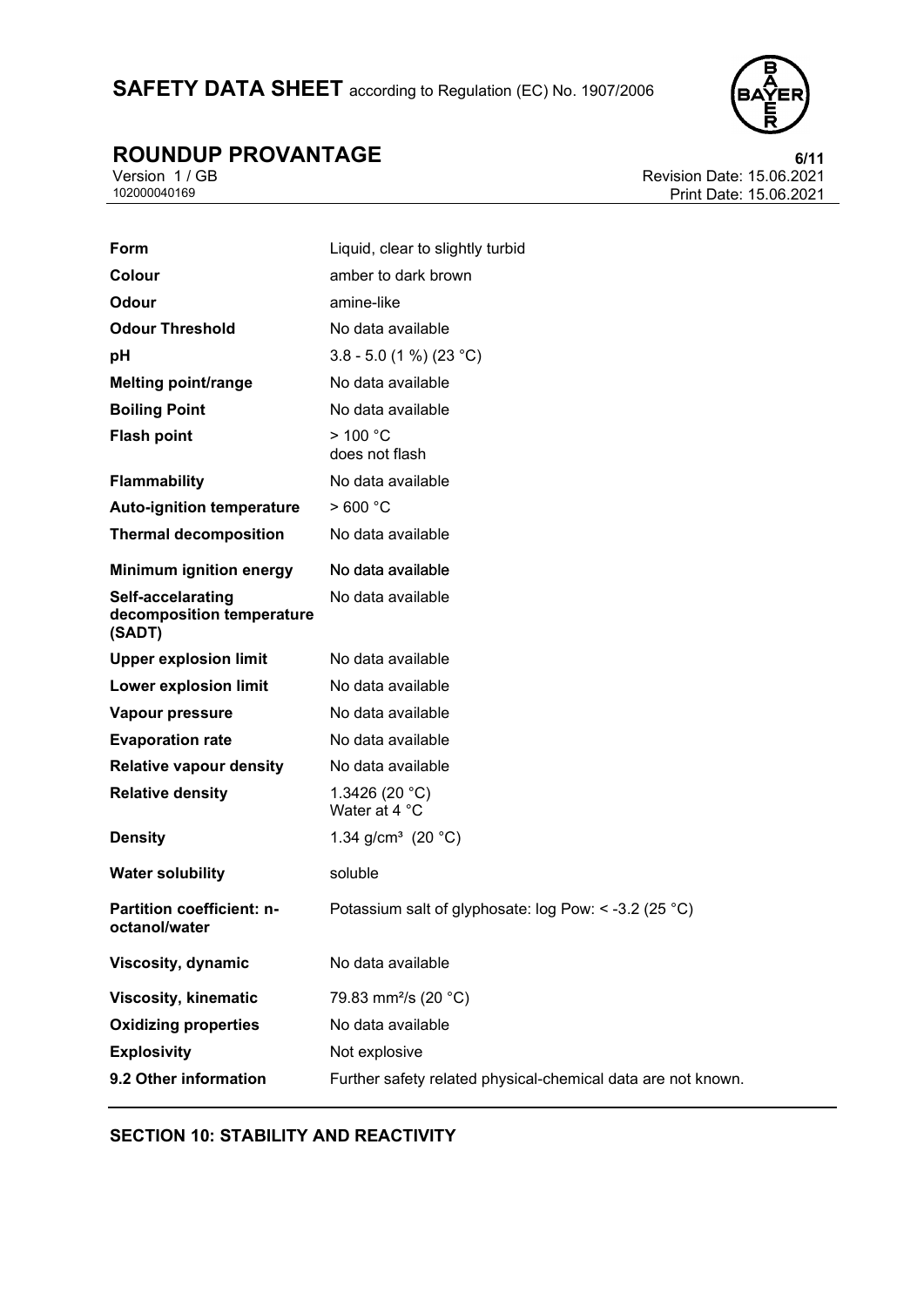

Version 1 / GB Revision Date: 15.06.2021 Print Date: 15.06.2021

| 10.1 Reactivity<br><b>10.2 Chemical stability</b> | Stable under normal conditions.<br>Stable under recommended storage conditions.                                       |
|---------------------------------------------------|-----------------------------------------------------------------------------------------------------------------------|
| 10.3 Possibility of<br>hazardous reactions        | Reacts with galvanised steel or unlined mild steel to produce hydrogen,<br>a highly flammable gas that could explode. |
| 10.4 Conditions to avoid                          | Extremes of temperature and direct sunlight.                                                                          |
| 10.5 Incompatible materials                       | Galvanised steel, Carbon steel, Unlined mild steel<br>Store only in the original container.                           |
| 10.6 Hazardous<br>decomposition products          | Hazardous products of combustion: see section 5.                                                                      |

### **SECTION 11: TOXICOLOGICAL INFORMATION**

#### **11.1 Information on toxicological effects**

| <b>Acute oral toxicity</b>                  | LD50 (Rat) $> 2,000$ mg/kg<br>Test conducted with a similar formulation.                                                   |
|---------------------------------------------|----------------------------------------------------------------------------------------------------------------------------|
| <b>Acute inhalation toxicity</b>            |                                                                                                                            |
|                                             | Based on available data, the classification criteria are not met.                                                          |
| <b>Acute dermal toxicity</b>                | LD50 (Rat) $> 2,000$ mg/kg<br>Test conducted with a similar formulation.                                                   |
| <b>Skin corrosion/irritation</b>            | No skin irritation (Rabbit)<br>Test conducted with a similar formulation.                                                  |
| Serious eye damage/eye<br>irritation        | Slight irritant effect - does not require labelling. (Rabbit)<br>Test conducted with a similar formulation.                |
| <b>Respiratory or skin</b><br>sensitisation | Skin: Non-sensitizing. (Guinea pig)<br>OECD Test Guideline 406, Buehler test<br>Test conducted with a similar formulation. |

#### **Assessment STOT Specific target organ toxicity – single exposure**

Potassium salt of glyphosate: Based on available data, the classification criteria are not met.

#### **Assessment STOT Specific target organ toxicity – repeated exposure**

Potassium salt of glyphosate did not cause specific target organ toxicity in experimental animal studies.

#### **Assessment mutagenicity**

Potassium salt of glyphosate is not considered mutagenic.

#### **Assessment toxicity to reproduction**

Potassium salt of glyphosate: Based on available data, the classification criteria are not met.

#### **Assessment developmental toxicity**

Potassium salt of glyphosate: Based on available data, the classification criteria are not met.

#### **Aspiration hazard**

Based on available data, the classification criteria are not met.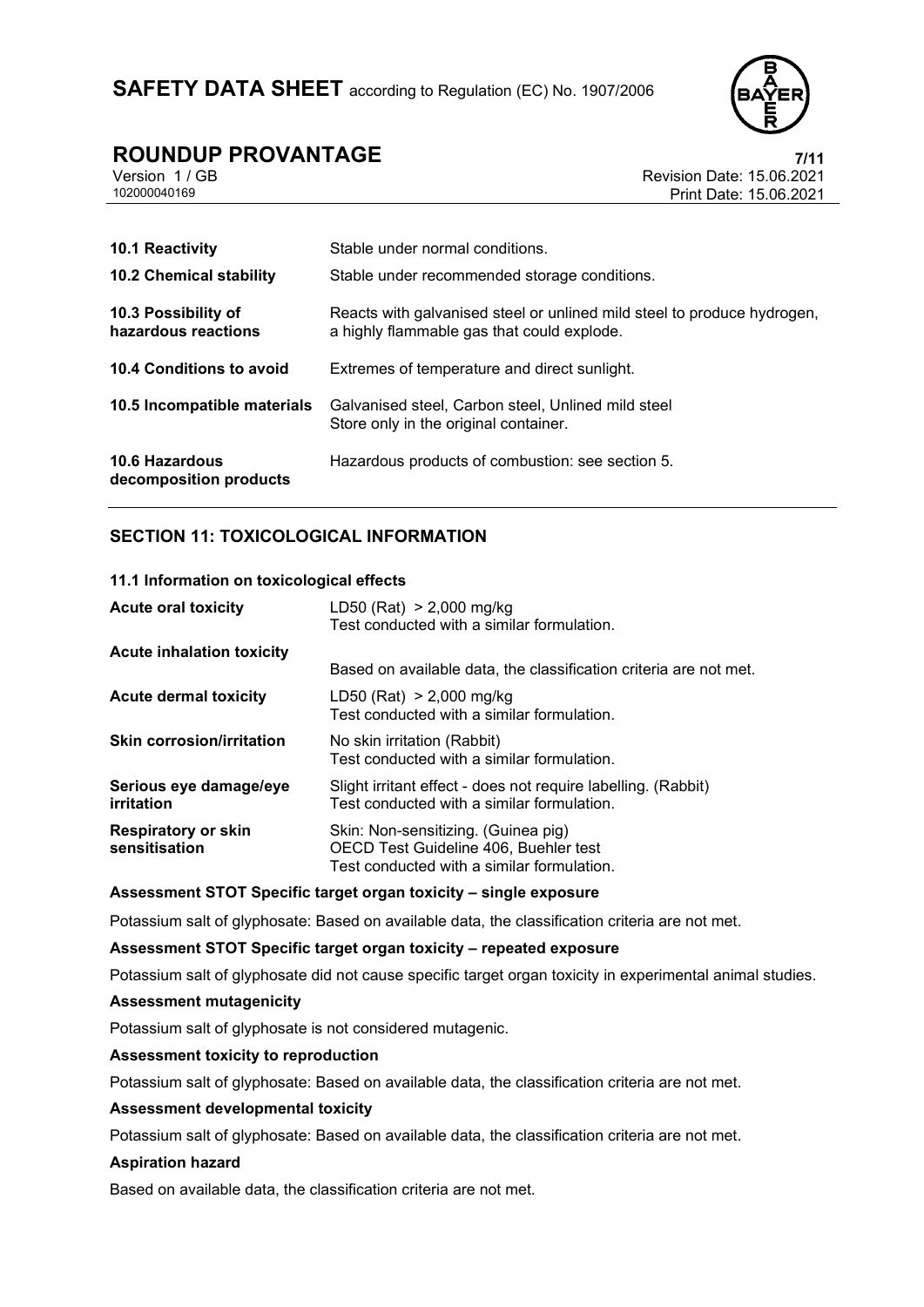

Version 1 / GB Revision Date: 15.06.2021 Print Date: 15.06.2021

## **Further information**

No further toxicological information is available.

# **SECTION 12: ECOLOGICAL INFORMATION**

## **12.1 Toxicity**

| <b>Toxicity to fish</b>                             | LC50 (Oncorhynchus mykiss (rainbow trout)) > 1,039 mg/l<br>Exposure time: 96 d<br>Test conducted with a similar formulation.                                                                                    |  |
|-----------------------------------------------------|-----------------------------------------------------------------------------------------------------------------------------------------------------------------------------------------------------------------|--|
|                                                     | LC50 (Lepomis macrochirus (Bluegill sunfish)) 47 mg/l<br>static test; Exposure time: 96 h<br>The value mentioned relates to the active ingredient glyphosate.                                                   |  |
| <b>Chronic toxicity to fish</b>                     | Oncorhynchus mykiss (rainbow trout)<br>flow-through test<br>$NOEC: \ge 9.63$ mg/l<br>The value mentioned relates to the active ingredient glyphosate.                                                           |  |
| <b>Toxicity to aquatic</b><br>invertebrates         | EC50 (Daphnia magna (Water flea)) 243 mg/l<br>Exposure time: 48 h<br>Test conducted with a similar formulation.                                                                                                 |  |
| <b>Chronic toxicity to aquatic</b><br>invertebrates | EC50 (Daphnia magna (Water flea)): 12.5 mg/l<br>Exposure time: 21 d<br>The value mentioned relates to the active ingredient glyphosate.                                                                         |  |
| <b>Toxicity to aquatic plants</b>                   | ErC50 (Raphidocelis subcapitata (freshwater green alga)) 118 mg/l<br>static test; Exposure time: 72 h                                                                                                           |  |
| 12.2 Persistence and degradability                  |                                                                                                                                                                                                                 |  |
| <b>Biodegradability</b>                             | Potassium salt of glyphosate:<br>Not readily biodegradable.                                                                                                                                                     |  |
| Koc                                                 | Potassium salt of glyphosate: Koc: 884                                                                                                                                                                          |  |
| 12.3 Bioaccumulative potential                      |                                                                                                                                                                                                                 |  |
| <b>Bioaccumulation</b>                              | Potassium salt of glyphosate: Bioconcentration factor (BCF) < 1                                                                                                                                                 |  |
| 12.4 Mobility in soil                               |                                                                                                                                                                                                                 |  |
| <b>Mobility in soil</b>                             | Potassium salt of glyphosate: Variable, depends on temperature, soil<br>type, soil moisture, soil pH and organic matter content.                                                                                |  |
| 12.5 Results of PBT and vPvB assessment             |                                                                                                                                                                                                                 |  |
| <b>PBT and vPvB assessment</b>                      | Potassium salt of glyphosate: This substance is not considered to be<br>persistent, bioaccumulative and toxic (PBT). This substance is not<br>considered to be very persistent and very bioaccumulative (vPvB). |  |
| 12.6 Other adverse effects                          |                                                                                                                                                                                                                 |  |
| <b>Additional ecological</b><br>information         | No further ecological information is available.                                                                                                                                                                 |  |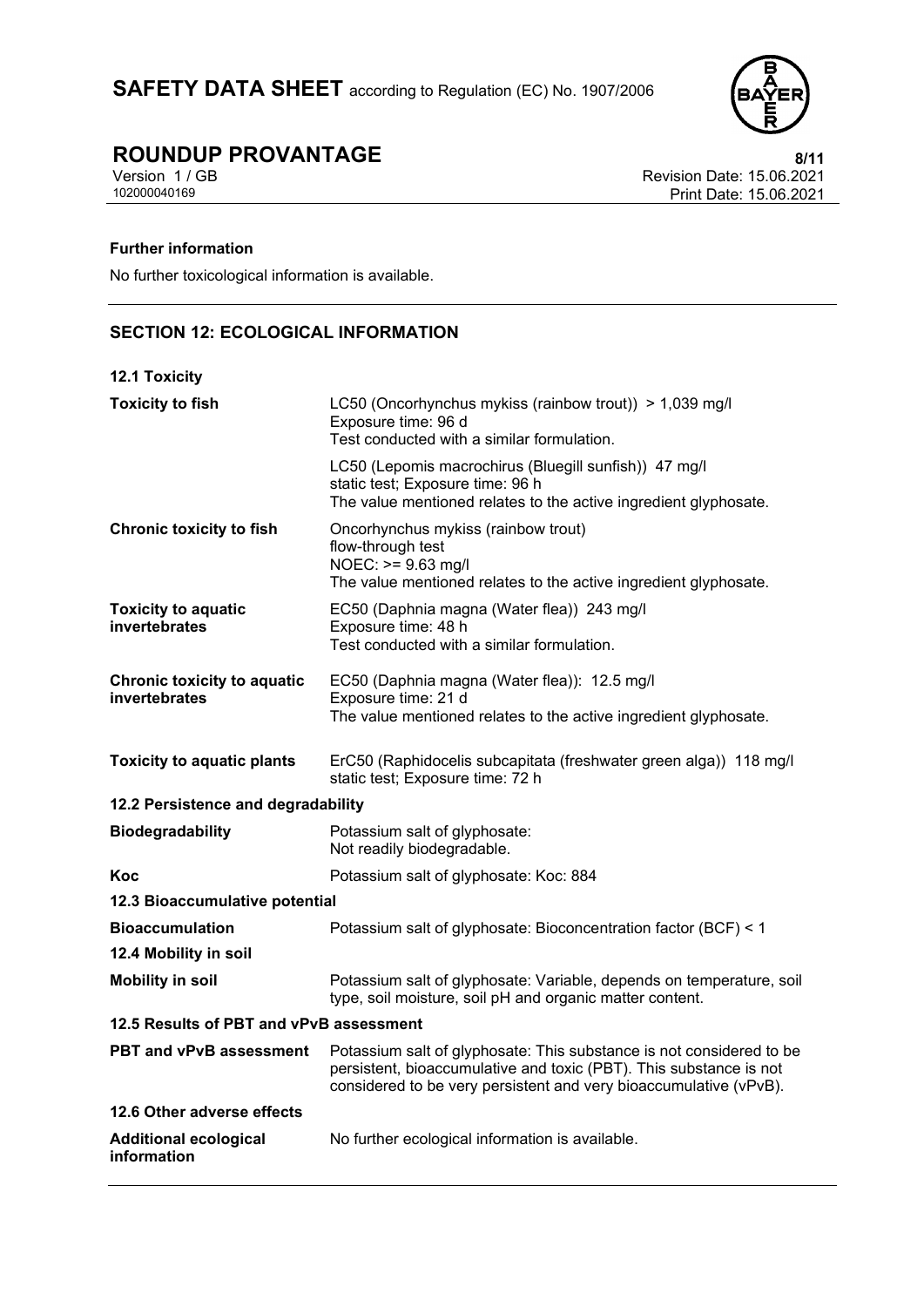

# **ROUNDUP PROVANTAGE**<br>Version 1 / GB **15.06.2021**

Version 1 / GB Revision Date: 15.06.2021 Print Date: 15.06.2021

### **SECTION 13: DISPOSAL CONSIDERATIONS**

#### **13.1 Waste treatment methods**

| <b>Product</b>                      | In accordance with current regulations and, if necessary, after<br>consultation with the site operator and/or with the responsible authority,<br>the product may be taken to a waste disposal site or incineration plant. |
|-------------------------------------|---------------------------------------------------------------------------------------------------------------------------------------------------------------------------------------------------------------------------|
| Contaminated packaging              | Not completely emptied packagings should be disposed of as<br>hazardous waste.                                                                                                                                            |
| Waste key for the unused<br>product | 02 01 08* agrochemical waste containing hazardous substances                                                                                                                                                              |

### **SECTION 14: TRANSPORT INFORMATION**

#### **According to ADN/ADR/UK 'Carriage' Regulations/RID/IMDG/IATA not classified as dangerous goods.**

This classification is in principle not valid for carriage by tank vessel on inland waterways. Please refer to the manufacturer for further information.

**14.1 – 14.5** Not applicable.

#### **14.6 Special precautions for user**

See sections 6 to 8 of this Safety Data Sheet.

#### **14.7 Transport in bulk according to Annex II of MARPOL and the IBC Code** No transport in bulk according to the IBC Code.

# **SECTION 15: REGULATORY INFORMATION**

#### **15.1 Safety, health and environmental regulations/legislation specific for the substance or mixture**

#### **UK and Northern Ireland Regulatory References**

This material may be subject to some or all of the following regulations (and any subsequent amendments). Users must ensure that any uses and restrictions as indicated on the label and/or leaflet are followed.

#### **Transport**

Carriage of Dangerous Goods and Use of Transportable Pressure Equipment Regulations 2009 (SI 2009 No 1348)

Merchant Shipping (Dangerous Goods and Marine Pollutants) Regulations 1997 (SI 1997 No 2367) Air Navigation Dangerous Goods Regulations 2002 (SI 2002 No 2786)

#### **Supply and Use**

Chemical (Hazard Information and Packaging for Supply) Regulations 2009 (SI 2009 No 716) Chemical (Hazard Information and Packaging for Supply) (Northern Ireland) Regulations 2009 Control of Substances Hazardous to Health Regulations 2002 (SI 2002 No 2677) EH40 Occupational Exposure Limits - Table 1 List of approved workplace exposure limits Control of Pesticide Regulations 1986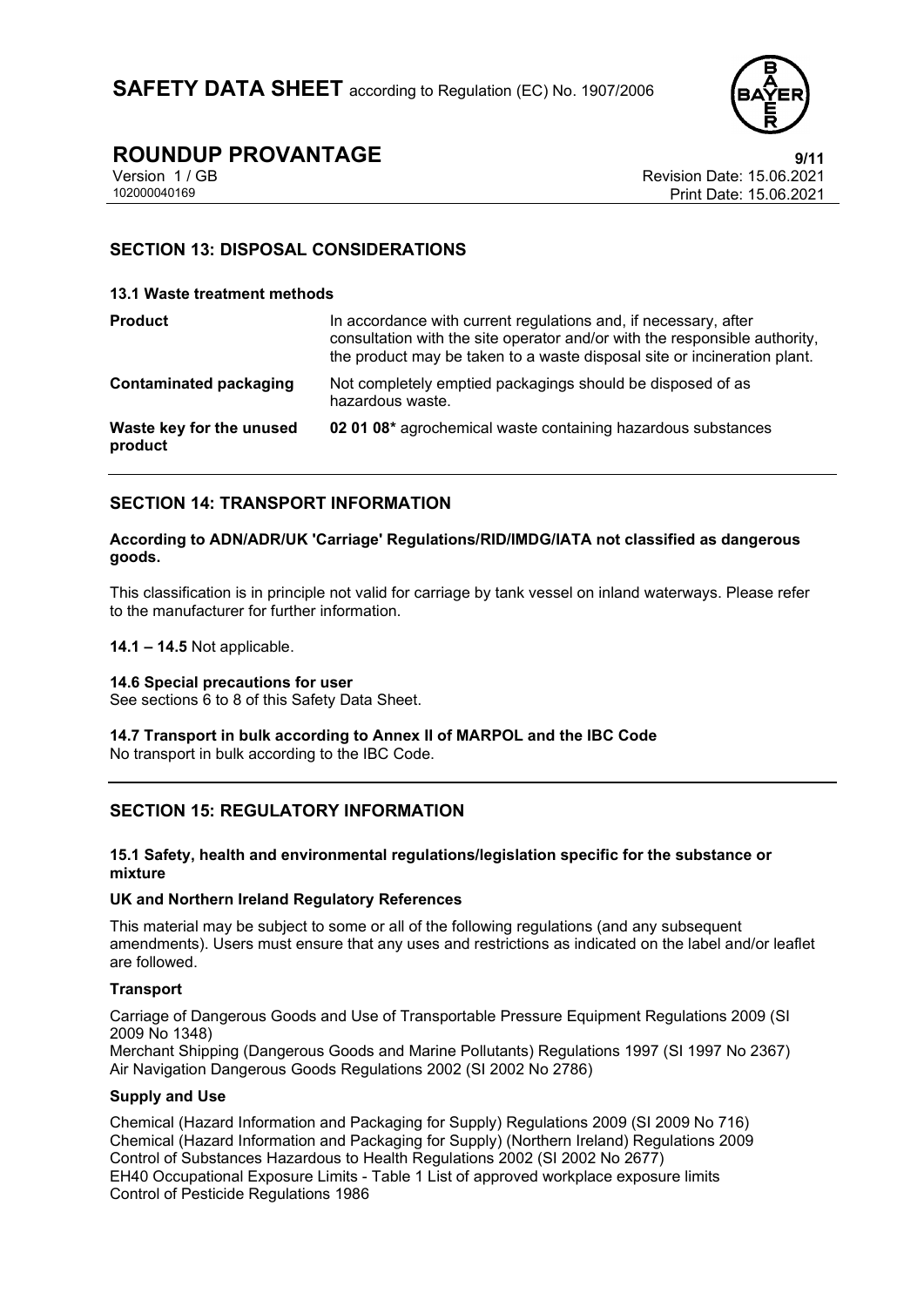

Version 1 / GB Revision Date: 15.06.2021 Print Date: 15.06.2021

Dangerous Substances and Explosive Atmospheres Regulations 2002

#### **Waste Treatment**

Environmental Protection Act 1990, Part II Environmental Protection (Duty of Care) Regulations 1991 The Waste Management Licensing Regulations 1994 (as amended) Hazardous Waste Regulations 2005 (Replacing Special Waste Regulations 1996 as amended) Landfill Directive Regulation on Substances That Deplete the Ozone Layer 1994 (EEC/3093/94) Water Resources Act 1991 Anti-Pollution Works Regulations 1999

#### **Further information**

WHO-classification: III (Slightly hazardous)

#### **15.2 Chemical safety assessment**

A chemical safety assessment is not required.

### **SECTION 16: OTHER INFORMATION**

#### **Text of the hazard statements mentioned in Section 3**

| H302             | Harmful if swallowed.                              |
|------------------|----------------------------------------------------|
| H <sub>315</sub> | Causes skin irritation.                            |
| H318             | Causes serious eye damage.                         |
| H411             | Toxic to aquatic life with long lasting effects.   |
| H412             | Harmful to aquatic life with long lasting effects. |
|                  |                                                    |

#### **Abbreviations and acronyms**

| ADN           | European Agreement concerning the International Carriage of Dangerous Goods by<br><b>Inland Waterways</b> |
|---------------|-----------------------------------------------------------------------------------------------------------|
| ADR.          | European Agreement concerning the International Carriage of Dangerous Goods by<br>Road                    |
| <b>ATE</b>    | Acute toxicity estimate                                                                                   |
| CAS-Nr.       | <b>Chemical Abstracts Service number</b>                                                                  |
| Conc.         | Concentration                                                                                             |
| EC-No.        | European community number                                                                                 |
| <b>ECx</b>    | Effective concentration to x %                                                                            |
| EH40 WEL      | <b>Worker Exposure Limit</b>                                                                              |
| <b>EINECS</b> | European inventory of existing commercial substances                                                      |
| <b>ELINCS</b> | European list of notified chemical substances                                                             |
| EN            | <b>European Standard</b>                                                                                  |
| EU            | European Union                                                                                            |
| IATA          | International Air Transport Association                                                                   |
| IBC.          | International Code for the Construction and Equipment of Ships Carrying Dangerous                         |
|               | Chemicals in Bulk (IBC Code)                                                                              |
| <b>ICx</b>    | Inhibition concentration to x %                                                                           |
| <b>IMDG</b>   | International Maritime Dangerous Goods                                                                    |
| <b>LCx</b>    | Lethal concentration to x %                                                                               |
| <b>LDx</b>    | Lethal dose to $\times$ %                                                                                 |
| LOEC/LOEL     | Lowest observed effect concentration/level                                                                |
| <b>MARPOL</b> | MARPOL: International Convention for the prevention of marine pollution from ships                        |
| N.O.S.        | Not otherwise specified                                                                                   |